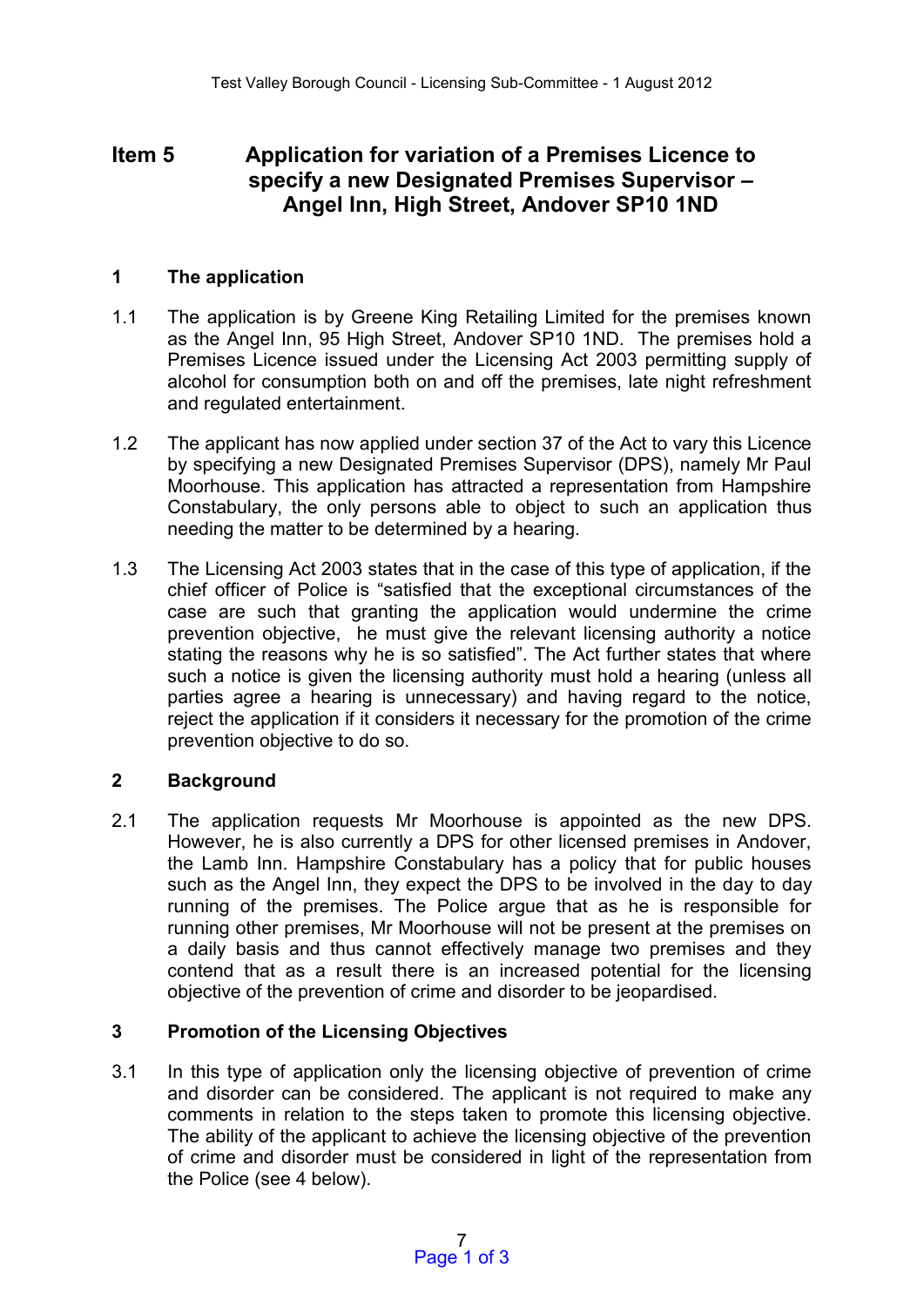## **4 Relevant Representations – Responsible Authorities**

- 4.1 **Hampshire Constabulary –** The Police are lodging an outright objection to the application. The Police objection is detailed in Annex 1 to this report.
- 4.2 No other responsible authorities are entitled to make representations on this application.

## **5 Relevant Representations – Other Persons**

5.1 Other persons are unable to make representations on this application.

## **6 Policy Considerations**

6.1 It is considered that the following extracts from the guidance issued by the Secretary of State under section 182 of the Licensing Act 2003 are relevant.

4.20-4.30 – Designated Premises Supervisors

A copy of the Secretary of State's Guidance will be provided at the meeting for Members of the Committee. Additional copies can be obtained from the Home Office website.

6.2 It is considered that the following extracts from the Licensing Authority's own Statement of Licensing Policy are relevant to this application:

## Section A: The Prevention of Crime and Disorder

The Statement of Licensing Policy has either previously been provided for Members of the Committee or will be provided at the hearing. Copies can also be obtained from the Licensing Section of the Legal and Democratic Service or downloaded from the Council's website.

## **7 Observations**

- 7.1 The Committee is obliged to determine this application with a view to promoting the licensing objective of prevention of crime and disorder. In making its decision, the Committee is also obliged to have regard to the national Guidance and the Council's own Statement of Licensing Policy. The Committee must also have regard to the representation made and the evidence it hears. The Committee must take such of the following steps as it considers appropriate for the promotion of the licensing objective:
	- a) Grant the application.
	- b) Reject the application.

The Committee is asked to note that it may not reject the application merely because it considers it desirable to do so. It must actually be appropriate in order to promote the licensing objective of the prevention of crime and disorder.